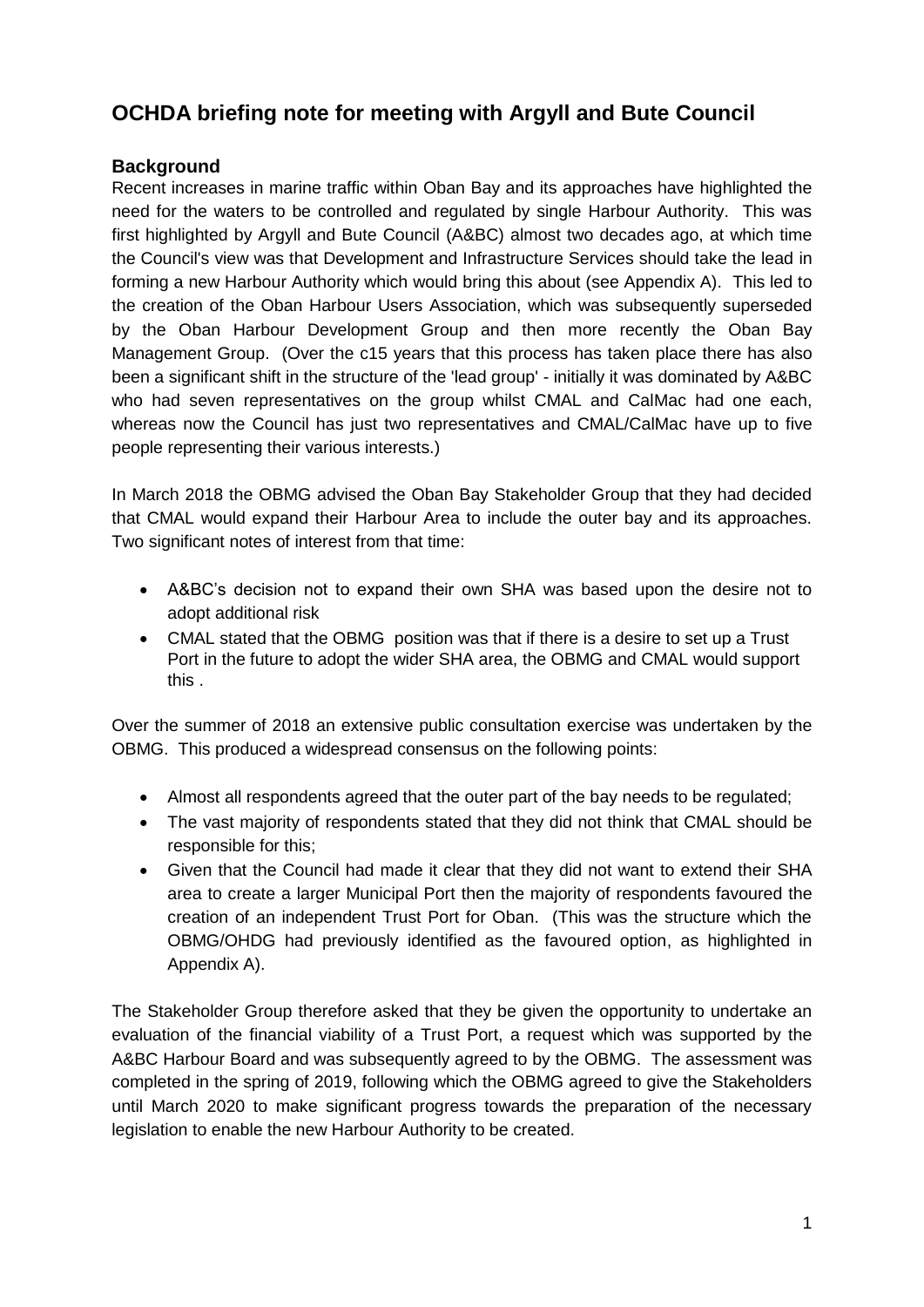#### **Current status**

In March 2019 Stakeholders formed the Oban Community Harbour Development Association (OCHDA), which has been working on the next phase of 'the project' during the summer and autumn of 2019. Whilst significant progress has been made by this (voluntary) group, a number of challenges have arisen which are serving to frustrate the process. Many of these relate to the Council and their existing interests in the maritime affairs of Oban, particularly those around the North Pier. Some of the more significant issues are as follows:

- 1. The legislation relating to the regulation of Oban Bay has an extensive and complex history. Whilst broad consensus has been reached between the OBMG and OBSG as to who currently has jurisdiction over which body of water (Appendix B), incorporating this historic legislation into a new Harbour Order is at best challenging and that is before the issue of the waters around the North Pier pontoons are considered.
- 2. The primary aim of the exercise is to improve safety within the bay for all users. There is a growing realisation that requiring a visiting vessel to first contact the new HA when entering the bay, and then liaise with the Council Harbour or Pier Master before approaching the North Pier and/or pontoons is not consistent with this as it complicates the process and increases the potential for confusion and/or conflict.
- 3. Finally, there seems to be little point in duplicating many of the facilities and services that each Harbour Authority will have to provide. Existing A&BC harbour staff have advised that if they were given the opportunity they would be able to expand their scope of responsibility to the outer bay given a modest increase in resources (mainly staffing).

OCHDA have discussed these issues at length, both internally and also with local Councillors and the wider group of stakeholders. This has led to the conclusion that OCHDA need to try and engage with the Council in order to bring about a solution which is advantageous to both organisations as well as the users and residents of Oban.

## **Outline proposal**

The OCHDA proposal is based on the following observations:

- All parties, including the Council, agree that a new Harbour Order and Authority is required for Oban in order to enable the regulation of the outer bay and approaches;
- The OBMG public consultation exercise has demonstrated that CMAL is not the preferred means of bringing this about;
- The Council have repeatedly stated that they have neither the desire nor the competence to take on the additional responsibility themselves;
- Members of the OBMG (and its predecessors) have repeatedly stated that a Trust Port is the preferred structure for a new Harbour Authority in Oban.

OCHDA would therefore like to propose that the Council agree to transfer their existing powers and responsibilities in Oban Bay, including those around the North Pier, to the new Harbour Authority. This would address all of the issues outlined in this briefing note and provide the single Harbour Authority for the majority of Oban Bay that all parties agree is required.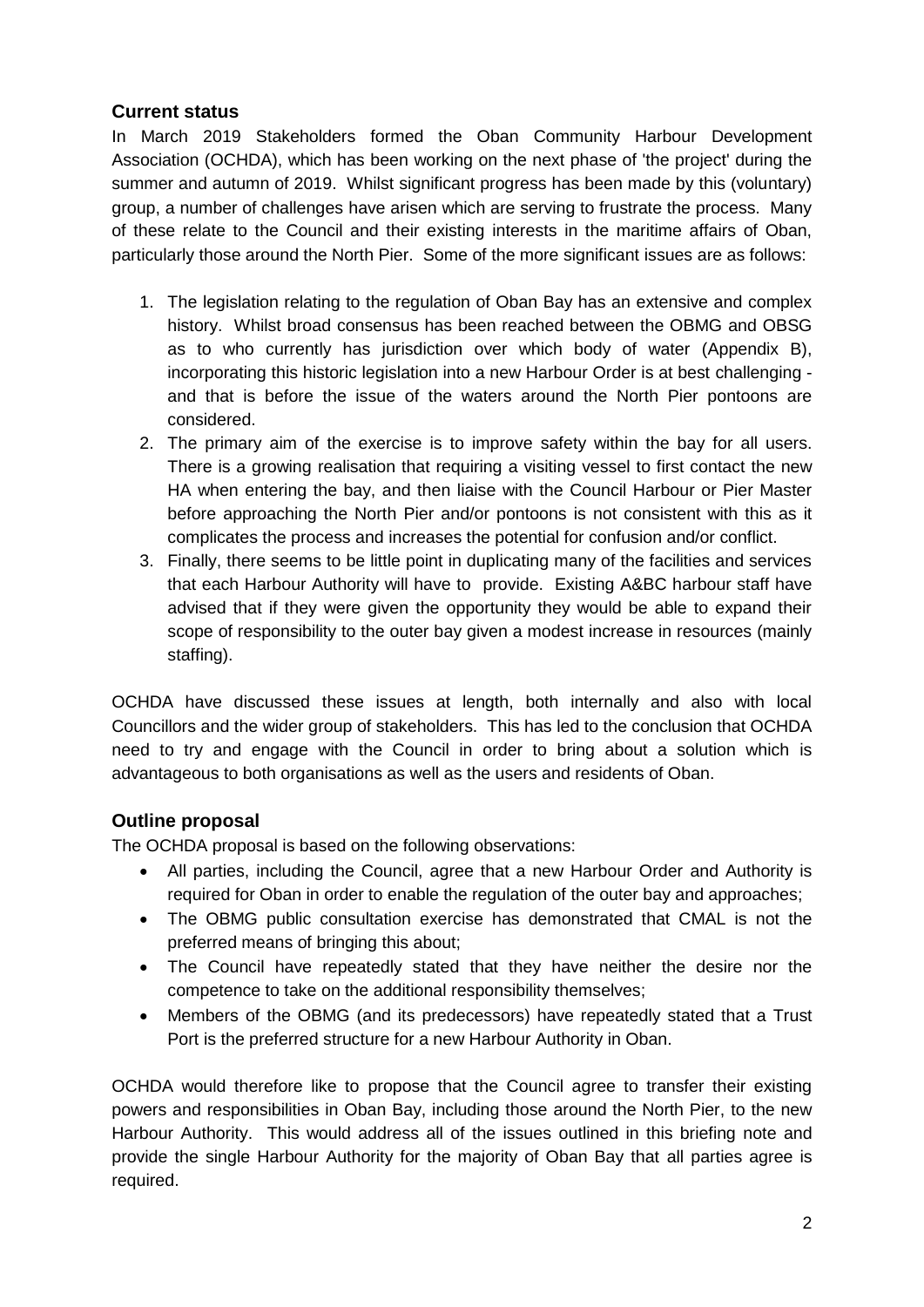### **Possible approach**

OCHDA is aware that timescales are tight and that if the March 2020 deadline is to be met then a pragmatic strategy will need to be followed. This will require a collaborative approach between OCHDA and the Council. OCHDA would therefore like to discuss the following proposals with the Council:

- For both parties to agree (by way of a Minute of Agreement if appropriate) that the new Harbour Order will be drafted on the basis of the Council agreeing to transfer its powers to the new Harbour Authority (the transfer will not happen unless the Harbour Order is subsequently granted by Transport Scotland);
- Both parties work towards the transfer of relevant assets (initially the seaward part of the North Pier, the North Pier pontoons and the associated harbour building/offices) from the Council to OCHDA. It is envisaged that this transfer might take place over a number of years, and could perhaps be in the form of a 'lease with an option to buy' agreement;
- To explore the possibility of funding towards the creation of the Trust Port coming from the Crown Estate Scotland funds which have recently been received by the Council for new projects that will specifically benefit coastal communities in the current financial year.

OCHDA are of the view that such an approach will bring about significant benefits for both Oban and the wider area of Argyll and Bute, and will also provide a number of benefits and savings to the Council.

11/11/2019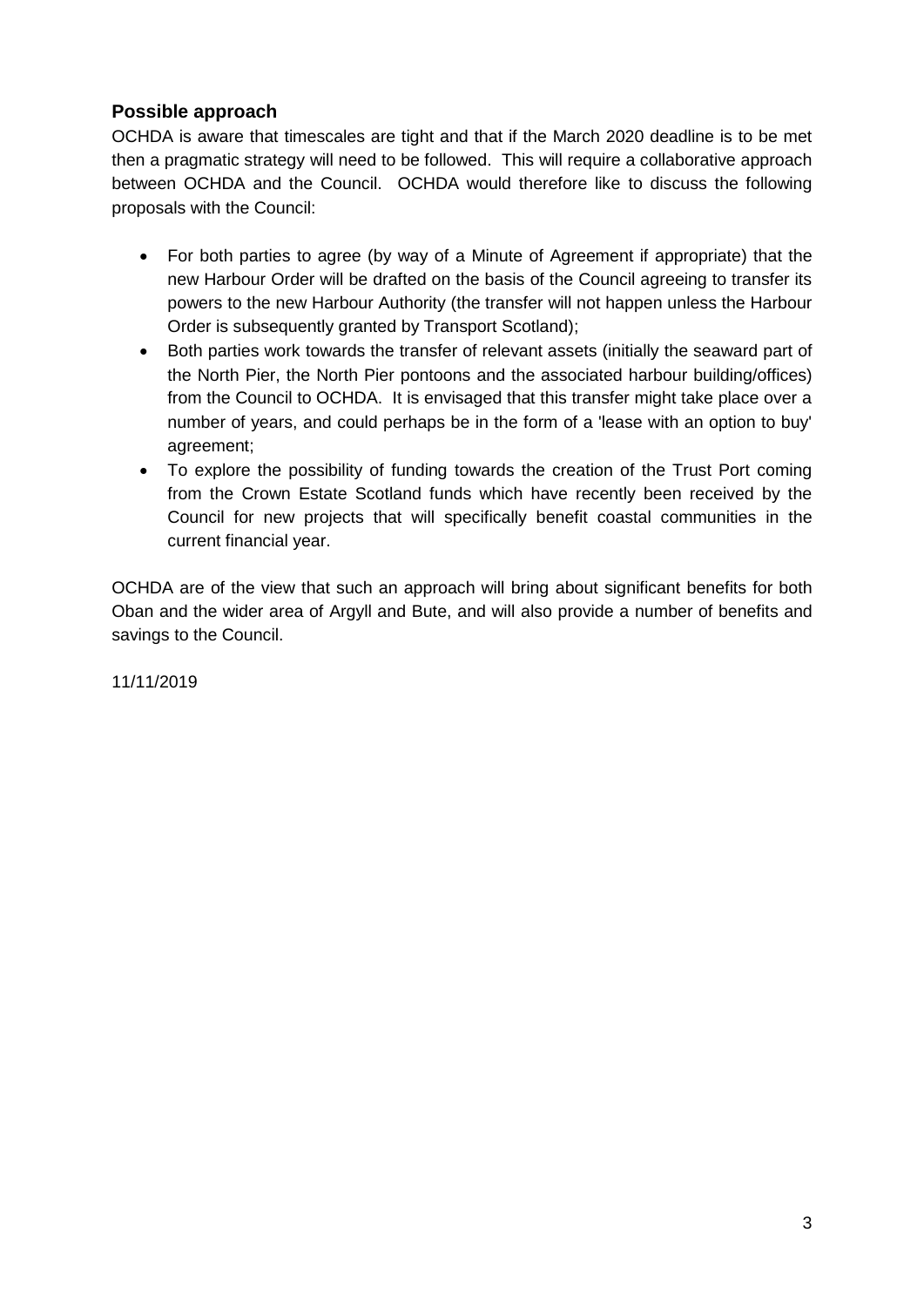## **Appendix A**

### **Extracts from recent Argyll and Bute Council and associated records:**

### **Oct 2003**

Report from Susan Mair, Head of Legal Services, to OLI Area Committee, on "*procedure which may be used to bring about the creation of a Harbour Trust to operate all harbour installations and facilities within Oban Bay.*"

The report recognized the existence of Oban GHA in terms of the 1878 legislation, and recommended that:

"*D & I Services be made lead to form project group ...to bring about formation of a single Harbour Authority*....and that "*the mechanism for achieving such an outcome would appear to lie within the provisions of Section 18 of the Harbours Act 1964*...."

#### **Nov 2006**

Minutes of the Oban Harbour Users Association (ABC, Calmac and NLB, with an RYAS rep also invited).

ABC presented "Oban Action Plan" at meeting, which included reference to establishment of "*a harbour authority/trust port*".

Minutes state

"*It was considered that a Trust Port may attract grant funding to offset the costs of constituting a new tripartite Harbour Authority*". Chairman (John Pirie, NLB) agreed "*to contact British Ports Association for advice on setting up a Trust Port*".

#### **2012**

Oban Harbour Development Group (chaired by CMAL) minutes state

*"It was agreed by all that it in the interim it would be beneficial to consider establishing a harbour association supported by the OHDG which would be a transition to establishing a Trust Port".*

#### **March 2017**

Donnie Kelly (Legal Services Manager) advised A&BC Councillors and Officers that: *"This Council as successor of the Oban Harbour Authority is the Harbour Authority for the wider area of Oban Harbour and as well as that as owner/operator of the North Pier also has responsibilities for the specified area off the North Pier."*